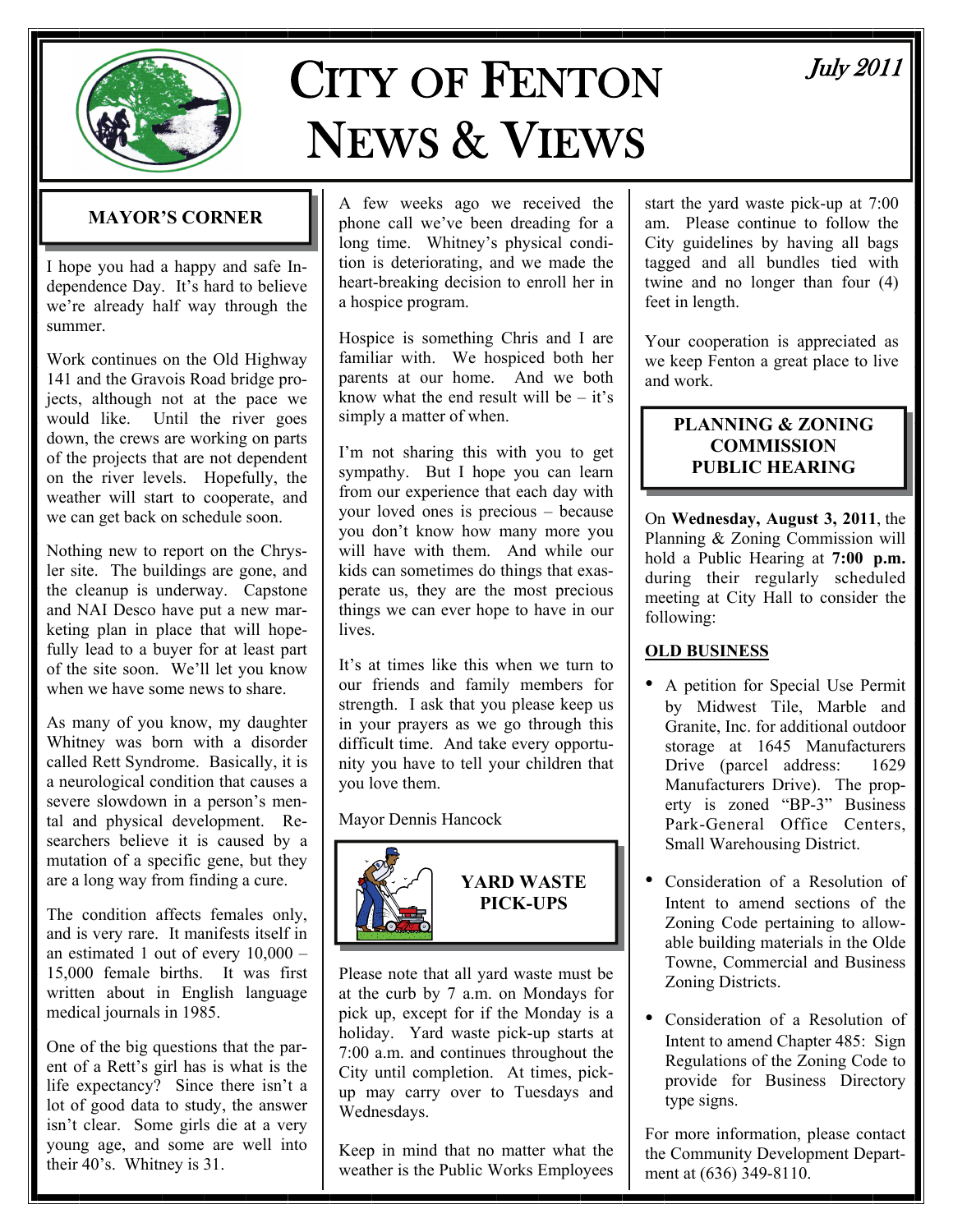# Welcome!

# **NEW BUSINESS CORNER**

The following businesses have applied for an occupancy permit and are planning on calling Fenton "home":

*SC Engineering, LLC dba Cochran*  737 Rudder Road (administrative office for an engineering, surveying, construction management firm)

# *Cardno TBE*

551 Wolfner (administrative office and warehouse for professional engineering consulting firm)

*Eurotrans, LLC*  575 Rudder Road, Suite 102 (sales and dispatching for a nationwide trucking company)

Welcome to Fenton. We are glad you are here!



# **PARKS & RECREATION HAPPENINGS**

*For information on these programs, including fees and times, check out a copy of the "Beacon".* 

# **SENIOR LUNCH & BINGO**

Join us on Wednesday, August 10 at 10:30 a.m. Lunch will be Chicken and Rice.

ı

 $\blacksquare$ 

# **CARDINALS BASEBALL GAME**

It's the annual trek to see our St. Louis Cardinals Baseball Club at beautiful Busch Stadium. This year our Cardinals will be taking on the New York Mets on Thursday, Sep-



tember 22. Tickets will go on sale on September 1. For more information contact River-Chase at (636) 343-0067.

# Page 2 FENTON NEWS & VIEWS July 2011

# **HEARTSAVER CPR**

Students will learn CPR for infants, children and adults. Taught by a cer-



tified AHA instructor. Participants will receive an American Heart Association CPR card with successful completion of the class. Class will be held on Thursday, August 18 from 6:00-9:00 p.m. Registration deadline is August 11.

# **BLOOD DRIVE**

The American Red Cross will have a



Blood Drive at RiverChase on Friday, July 22 from 2:00-6:00 p.m. To schedule an appointment, please call Andy at (636) 343-0067 or

go to [www.givelife.com](http://www.givelife.com).

*For information on all programs (including fees and times), contact RiverChase of Fenton at (636) 343- 0067. You can also check out the Beacon at [www.fentonmo.org](http://www.fentonmo.org/).*

# **MOSQUITO CONTROL**



Here are some ways to reduce the mosquito population this summer:

- **•** Eliminate standing water sites where mosquitoes can breed. I
- $\mathbf{I}$ • Clean out clogged rain gutters and downspouts so they won't hold water.
- **•** Empty, clean and refill birdbaths on I a weekly basis.
- If you have a pool, make sure the cover isn't holding water and breed- $\mathbf{L}$ ing mosquitoes.
- Keep in mind that mosquitoes rest in П vegetation and other protected I places; keep the grass cut and bushes trimmed.

# **ST. LOUIS COUNTY POLICE—FENTON PRECINCT UPDATE**



### **AMERICAN LEGION OFFICER OF THE YEAR**

Police Officer Aaron Dilks of the St. Louis County Police Department, City of Fenton Precinct was selected as the American Legion's officer of the year for the State of Missouri. Officer Dilks has worked with the Department since 1999. In February 2007, Officer Dilks was assigned to the position of Neighborhood Policing Officer (NPO) in the City of Fenton Precinct. An NPO's foremost responsibility is to identify areas of concern voiced by citizens of the community and to construct proactive resolutions. Among his specific duties are coordinating neighborhood watch programs, assisting in the planning of Citizen's Police Academies, and teaching D.A.R.E. at the Uthoff Valley Elementary School and St. Paul School. Officer Dilks also fits bicycle helmets as a part of the helmet giveaway program, conducts Bike Rodeos, in which neighborhood children are trained in the safe operation of a bicycle, conducts safety presentations for various child and citizen groups, and assists in educating parents on the proper use of child safety seats. In his free time, Officer Dilks, along with his wife, enjoys coaching his three daughters in their various sporting and scholastic adventures.

Officer Dilks thanked the American Legion for recognizing his service, and giving his family an experience they will always remember.

**Neighborhood Policing Officer (636) 343-2080 P.O. Aaron Dilks-Ext. 1123** 

> **Precinct Phone (636) 349-8120**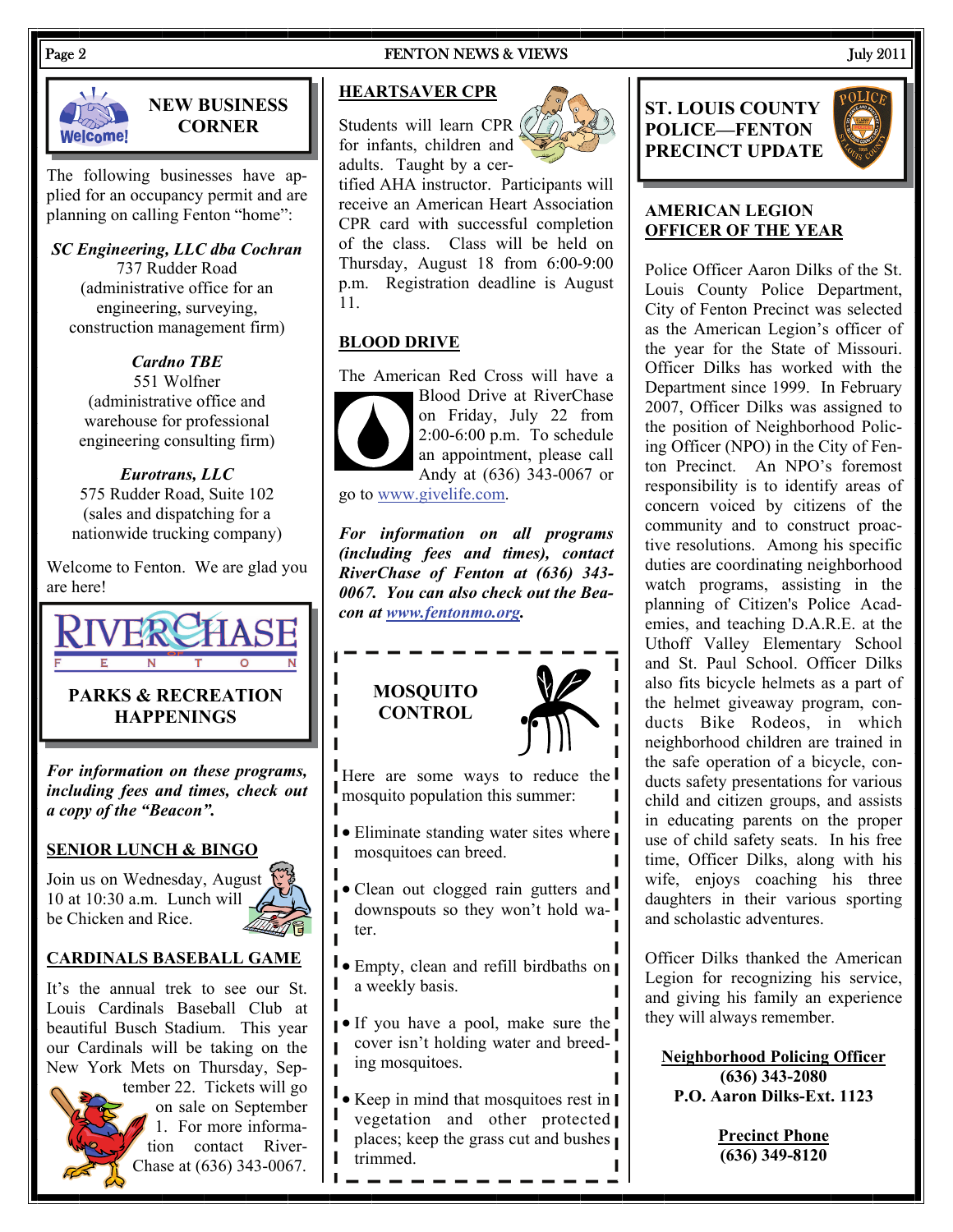

# **NATIONAL NIGHT OUT - 2011**

Bring the family and your neighbors and enjoy National Night Out, Tuesday, August 2.

All City of Fenton residents are welcome to enjoy complimentary BBQ, Culver's ice cream, and other activities at Pavilion #1 in Fenton City Park.

The fun begins at 6:00 p.m. at Pavilion #1. The St. Louis County Police helicopter will be arriving at approximately 7:30 p.m.

National Night Out is sponsored by Target, St. Louis County Police – Fenton Precinct and the City of Fenton Department of Parks and Recreation.

# **FENTON HISTORICAL SOCIETY**

**The 1849 St. Louis Cholera Epidemic** 

### **Saturday, Sept. 17 @ 1:00 p.m. Rockwood Bank 1037 Majestic Drive**

What was the cause? How did the authorities handle the situation? What was the available treatment for those stricken with the illness? Presenting the program will be Dr. Robert Wilson, Professor of History at UMSL. Join us for what promises to be an most interesting afternoon learning about a little-known segment of St. Louis history.

### $20Q$



**Third Annual Book Fair Saturday, October 1 Swantner House #1 Church Street 10 a.m. to 3 p.m.** 

## Page 3 FENTON NEWS & VIEWS 3 FENTON NEWS 3 FENTON NEWS 3 FENTON NEWS 3 FEMT ON 18 FENTON NEWS 3 FEMT ON 18 TH

Do you have more books than you know what to do with? We are looking for books on a variety of subjects that are **gently used and suitable for resale**.

For information please call 636-326- 0808.

# **DECISIONS FROM THE JUNE 23 BOARD OF ALDERMEN MEETING**

# *Presentations*

• Mayor Hancock recognized the following employees for their service to the City: Kathryn Kleinhoffer, Recreation Associate and Brittney Rockel, Recreation Associate, both for 5 years.

# *Decisions*



- $\checkmark$  Approved, with conditions, a Site Plan by TJC Partners, LLC, for a 2,300 square foot building addition and parking lot expansion at 1555 Larkin Williams Road. The property is zoned "BP-3" Business Park—General Office Centers, Small Warehousing District.
- $\checkmark$  Approved 45 Liquor License renewals effective July 1, 2011 through June 30, 2012.
- $\checkmark$  Approved four (4) new Liquor Licenses effective July 1, 2011 through June 30, 2012.
- $\checkmark$  Approved two (2) Tasting Permit Liquor Licenses effective July 1, 2011 through July 20, 2012.
- $\checkmark$  Approved the request to expand the boundary of the existing liquor license to include the front patio area.
- $\checkmark$  Approved the amusement licenses for Swing-A-Round Fun Town, 335 Skinker.

- $\checkmark$  Approved the request to seek bids for painting of stop blocks and directional arrows.
- $\checkmark$  Approved CDBG Funds being made available to qualified residents through the County's Home Improvement Program until September 1, 2012 and if funds have not been committed by that date they will be applied to ADA projects.
- $\checkmark$  Approved the request to seek bids for the rock, heavy equipment rental and operator for the Preslar Dam Improvement Project.

# *Ordinances*



**Bill 11-26** Approves a Special Use Permit petitioned by Scott Ulasas to operate a Chiropractic Facility at 800 South Highway, Suite 141. *Bill failed.*

**#3197** Approves a Special Use Permit petitioned by A&G Mobile Detailing, Inc., to operate an Auto Detailing Facility at 519 Rudder Road, Suite B.

**#3198** Approves a Special Use Permit petitioned by Check Into Cash of Missouri, Inc., to operate a Small Loan Business at 21 Gravois Bluffs Plaza Drive.

**#3199** Approves a three-year Agreement with America's Parking Remarking, Inc., to provide pavement marking services.

# *Pending Legislation*



**#11-29** Readopts a procedure to disclose potential conflict of interest and substantial

interests for certain City Officials. *(Two Readings) Final consideration will be at the July 28th Board meeting.*